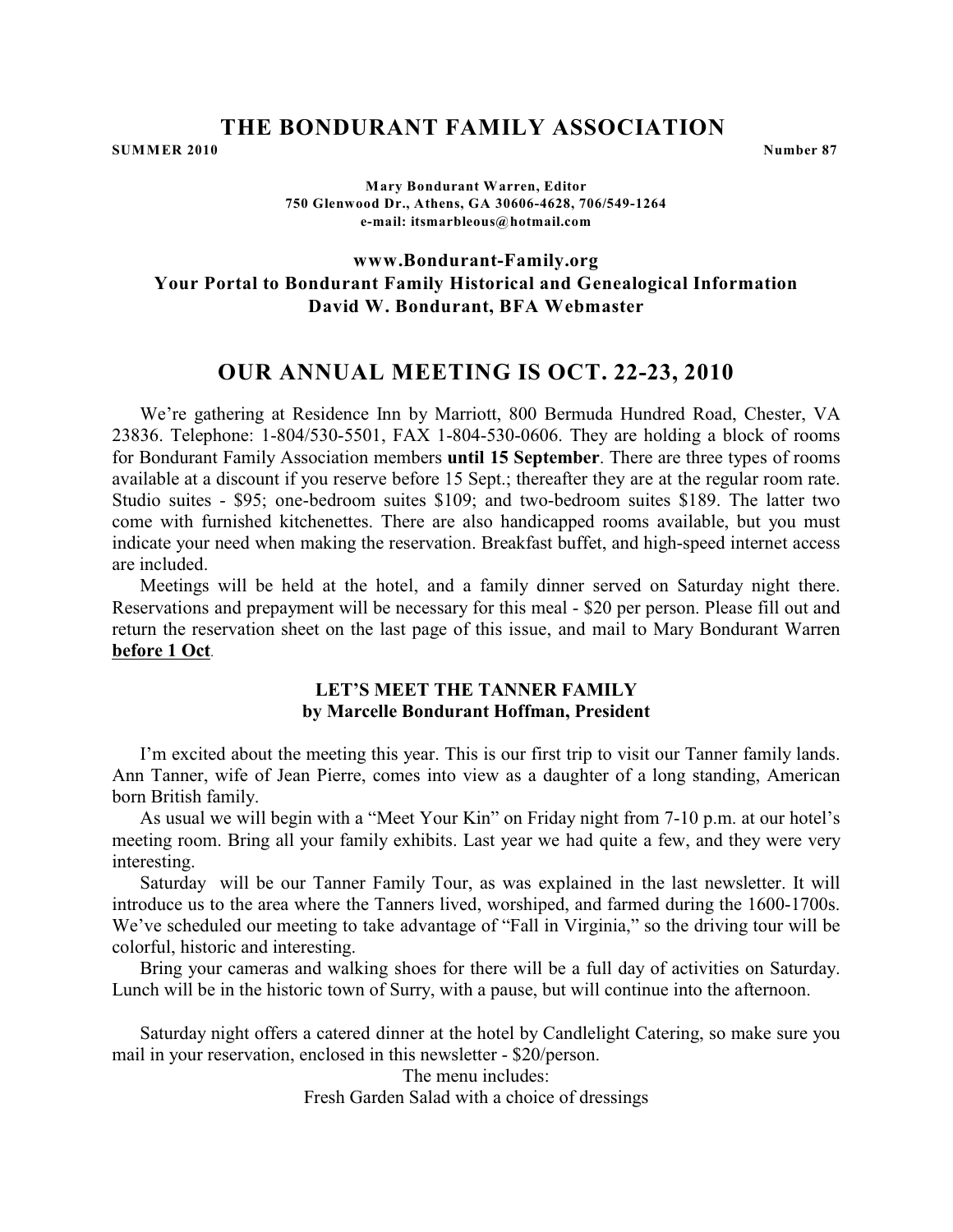Boneless Chicken Breast with Candlelight's special sauce Mashed Potatoes Southern Style Green Beans with smoked Turkey Fresh vegetable medley Warm rolls with butter Peach Cobbler and Chocolate Cake Assorted regular and diet soft drinks, and iced tea.

#### **Bringing children?**

Come earlier in the week, or stay later. There is so much history to learn, and activities to take advantage of when you are in this area.

**Henricus** is offering: "Things that Go Bump in the Night" on both Oct. 22nd and 23rd. Bring your blanket and listen to an evening of English legends and folklore with an essence of what a colonist felt between 1607-1622. There is an entrance fee to Henricus Park, and advanced reservations are needed. [http://henricus.org/aboutus/](#page-1-0)

**Williamsburg**: On Friday, Oct. 22nd, from 10-11 a.m. "Reconstruction of Rural Houses by Hand."

On many nights there are "Tavern Ghost Walks." On Wednesday and Friday from 3-5 p.m. "Revolutionary City Citizens" program, and Friday and Sunday "A Declaration of Independence." Folktale Fridays from 10:30 to 11:15 a.m. On Monday nights there is a special program called "Cry Witch."

There are many other programs available for young and old, both educational and fun. See the calendar on their web site to investigate. [http://www.history.org/](#page-1-0)

**City of Petersburg, VA** has a web site listing all their historical places and monuments on the left side of their home page, under Departments: "Visitors, Museums and Tourism." If you arrive early, and want to stay local, there is much to do here in Petersburg. [http://www.petersburg-va.org/](#page-1-0)

For those who don't want to visit museums, houses, or sites, there is also "Old Town Shopping." [http://oldtownepetersburg.com/](#page-1-0) For fast amusement parks, there are two -- King's Dominion, and Busch Gardens-Williamsburg nearby.

As was listed in the previous newsletter, there are many other nearby areas to visit -- Jamestown, Yorktown, Civil War trails, Revolutionary War sites around Petersburg. This is a great opportunity to bring your whole family, children, grandchildren. There is something here to please everyone!

### **Looking forward to seeing all of you there!**

### **TOUR SITES**

<span id="page-1-0"></span>We'll start from our hotel at 9 a.m. in our own cars. First we'll go to Merchant's Hope Church, an Established Church, now Episcopal. Founded in 1657 it was the church the Joseph Tanner family attended.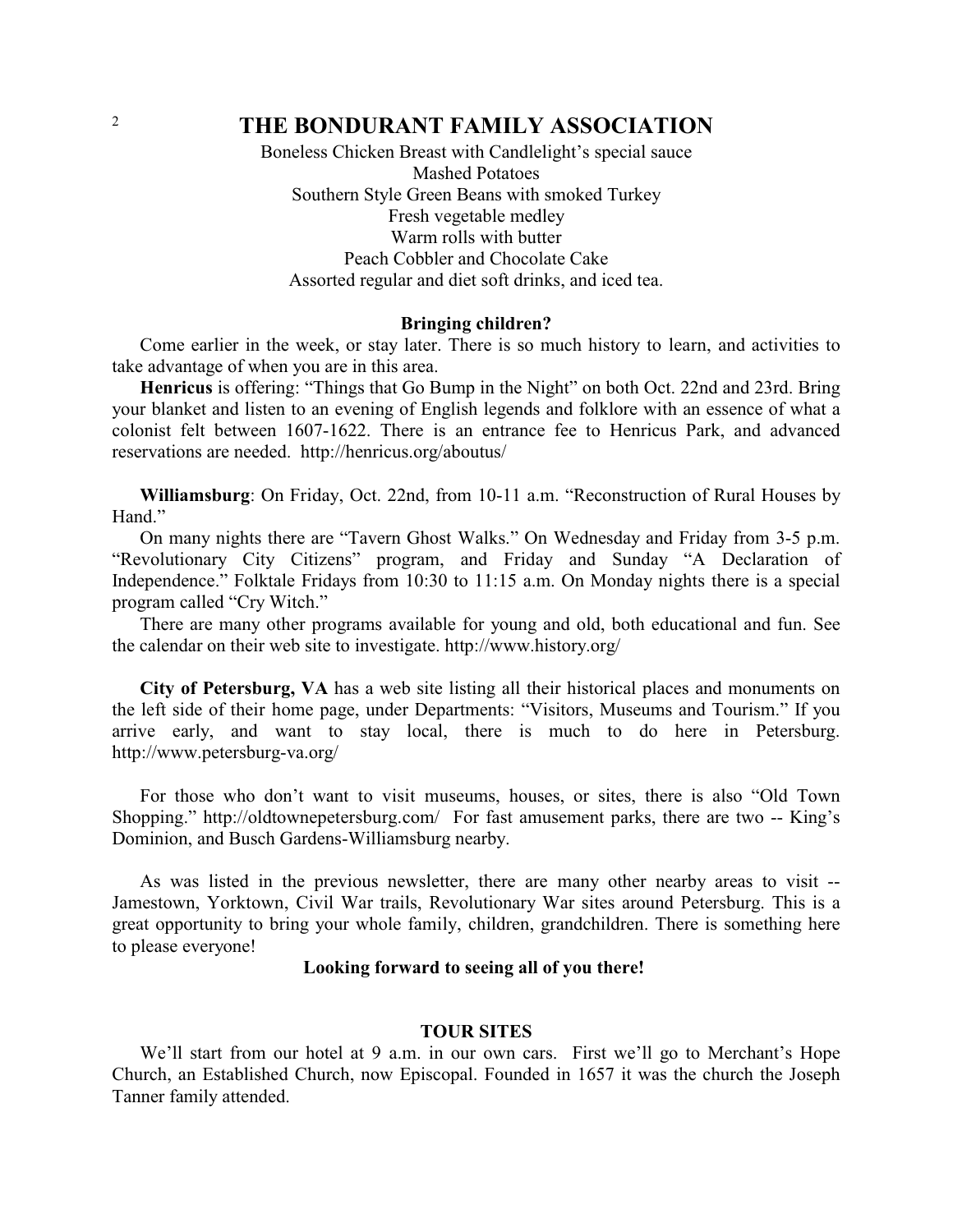Group will divide at Surry, with part going to Bacon's Castle, built in 1665 by Arthur Allen. It received its name when the Allens were driven from the house by Nathaniel Bacon and his supporters in 1676.

The rest of our party will go to see Smith's Fort Plantation, formerly known as the Rolfe-Warren House. Our groups will then swap sites. Having toured the two houses, we return to Surrey Inn, for a filling lunch, and drive back to our hotel.

From our hotel we will now go north-west to visit Henricus Historical Park, a restoration of the hospital and town which was destroyed in the Indian massacre in 1623. Here the tour concludes and we return to our hotel in time to prepare for supper and our annual meeting afterward.

**Admissions to the three sites, with advanced paid reservation is \$15; at the sites \$20 per person.**

### **CHANGES OF ADDRESS & E-MAIL**

Mary S. Bernhard, [msbernhard@att.net](#page-2-0) Rev. Wayne BonDurant. [bndrnt@q.com](#page-2-0) Terry Louderback. [louderbacks@att.net](#page-2-0)

### **NEW MEMBERS**

M/M C.F. Bondurant, 27 Antigua Way, Coronado, CA 92118, 619/210-2074 Richard Dee Bondurant, 25562 Charro Dr., San Juan Capistrano, CA 92675 949/240-3102. [dicksjc@netzero.net](#page-2-0)

Ms. Susan Bondurant, 26522 Lucinda Drive, Mission Viejo, CA 92691, 949/716-3415

Mr. John B. Cherry, 16206 Indian Mill Dr., Houston, TX 77082-2816

Ms. Laura Vigil, 1823 Luthy Drive NE, Albuquerque, NM 87112, 505/275-7390

**OUR QUICK RECOVERY WISHES go to Ruby Talley Smith, who is recuperating from back surgery. If you'd like to send her a card or note, her address is 1429 Decatur St., Baltimore, MD 21230.**

### *DEATH*

### *Our condolences go to members of this bereaved family.*

BONNIE FAYE BONDURANT KINGERY, 61, of Country Club Blvd., Chesapeake, VA, died 23 July 2010 of leukemia. Born in Norfolk, VA, 19 Sept. 1948, she was the daughter of Lois Faye Grimes and the late Maury Nelson Bondurant, Sr.

She is survived by her husband of 27 years, Barry Kingery, two sons Matthew Browning and wife Courtney, and Kevin Kingery, and granddaughter Caroline Browning, two brothers Maury N. Bondurant, Jr., and wife Brenda, and M. Keith Bondurant and wife Jakki, nephew Aaron Bondurant, and two nieces Betsy and Alexandria Bondurant.

<span id="page-2-0"></span>For 32 years Bonnie taught in the Chesapeake public schools, and was a member of the Great Bridge Presbyterian Church. Buried at Chesapeake Memorial Gardens.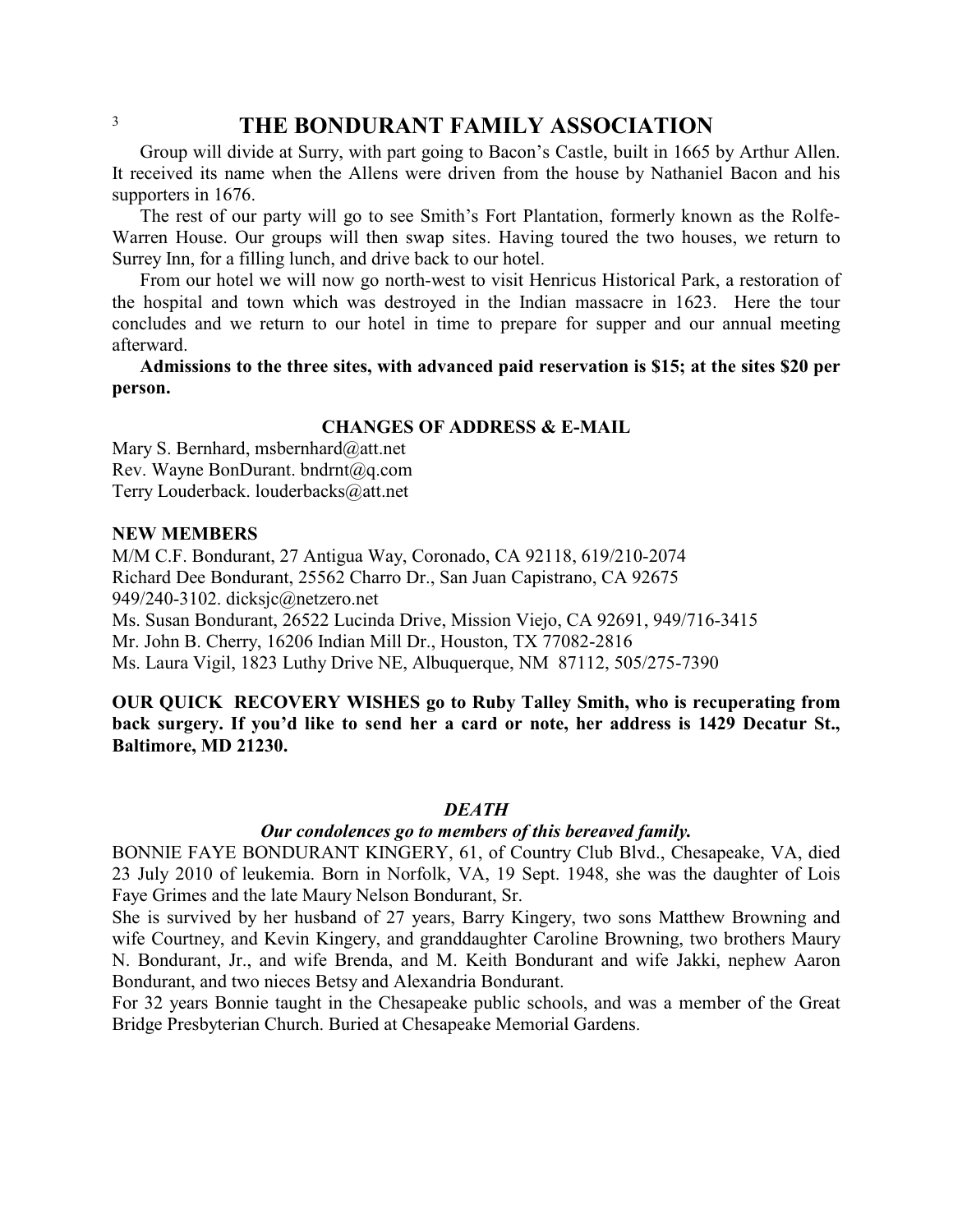# <sup>4</sup> **THE BONDURANT FAMILY ASSOCIATION ALL BONDURANTS!**



Left to right: Jake Rogers 13, John Hodges Bondurant, Jean-Marie Bondurant Rogers with Joseph Rogers 9. Dad John Tyree Bondurant then Amy Bondurant and her son David Bondurant Dunn. In front of David is Kate Louderback 11, Terry Bondurant Louderback, holding Maggy Louderback 4. [Excluded from the picture were non-Bondurant spouses.]

### **A DOZEN BONDURANTS TOURED FRANCE!**

Theresa and John Tyree Bondurant of Louisville, KY, and their children and grandchildren took a grand tour of France this July. They began with a visit to Paris, visited Ambassador Amy Bondurant, and son David Bondurant Dunn, then went south to see Jean Pierre's hometown of Genolhac, Gard.

Theresa and John, Amy and David, had been on the tour to Genolhac in 1993, so they were acquainted with family sites there. They had a visit with Mme. Françoise Breton and her granddaughter Veronique Breton Le Quintrec, and took photographs of the garden at 42 l le grand rue, and the unusual stone doorway installed in the Bondurant house after Jean Pierre left, by a cousin Pierre Bondurant-La Roche. Mme. Breton's great grandfather Audibert purchased the house from the Bondurant-LaRoche family in the 1850s.

For those who have never seen Jean Pierre's homeplace, we're including their pictures.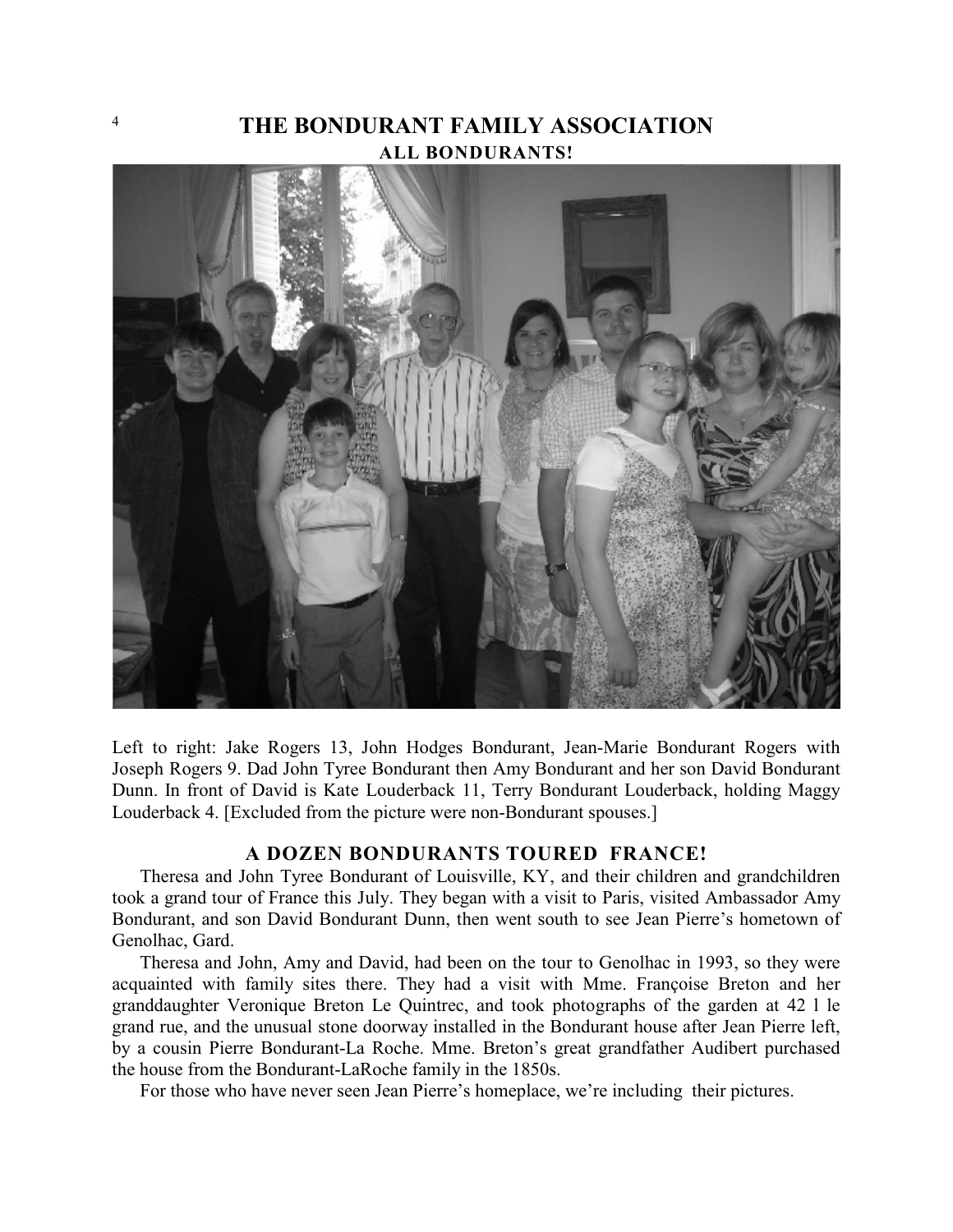

Veronique took this photograph of the visiting Bondurants, posed under the plaque on Jean-Pierre's ancestral home, placed there in 1993.



Left to right, Veronique Breton Le Quintrec, Mme. Breton's granddaughter, John Tyree Bondurant, and Mme. Françoise Audibert Breton.

In 1993, Mme. Audibert, Mme. Breton's mother, and granddaughter of the purchaser of the Bondurant house, was still alive and met us when the Bondurants toured Genolhac.

The house has now been in the Audibert-Breton family for nearly 160 years.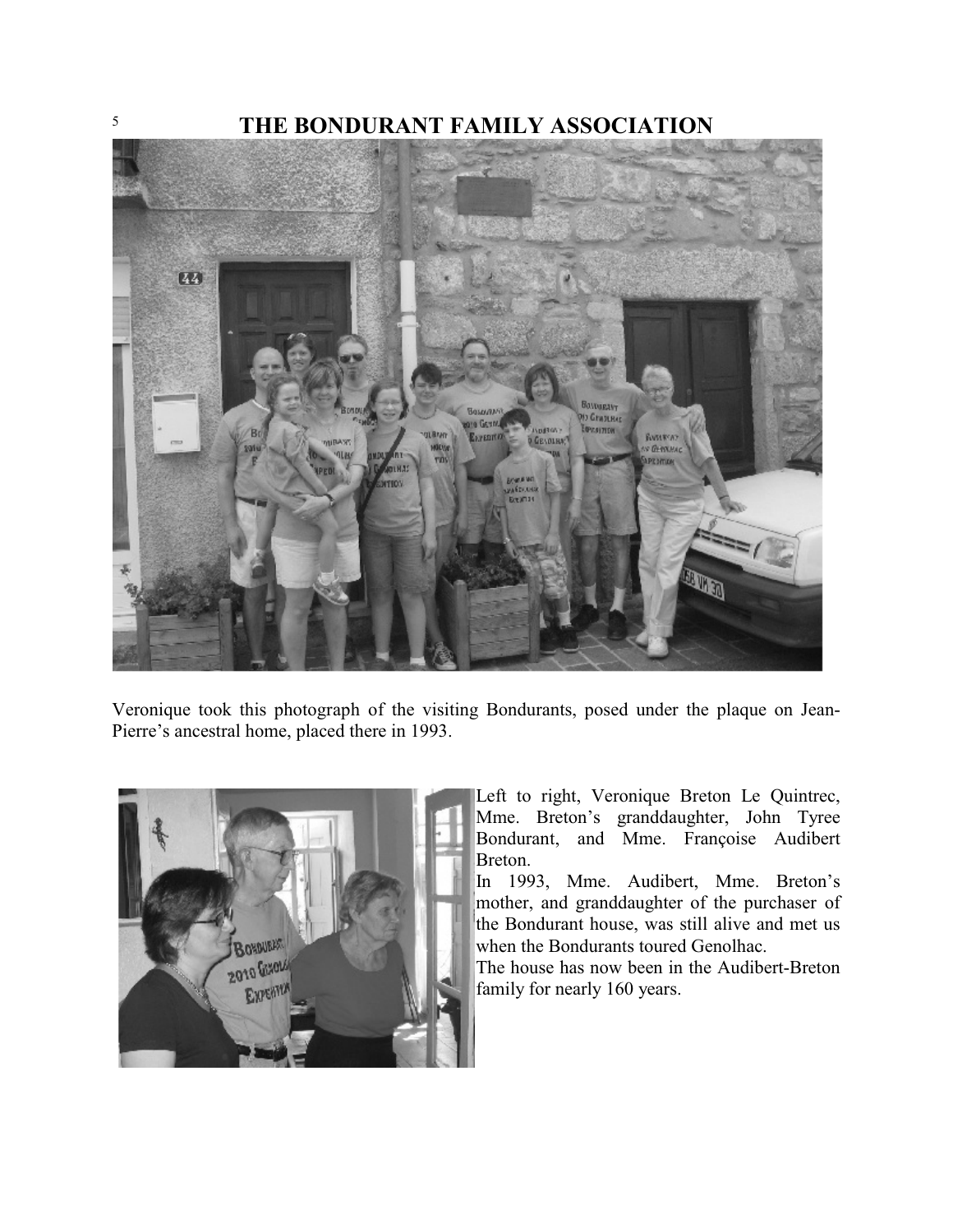



The Latin lower inscription over the door, tells us that this remodeling was done by P-B-L ( P ierre Bondurant-La Roche)

On these pages are two views of the courtyard behind the Bondurant house. During 1500-1600s the house was an inn. Genolhac was located on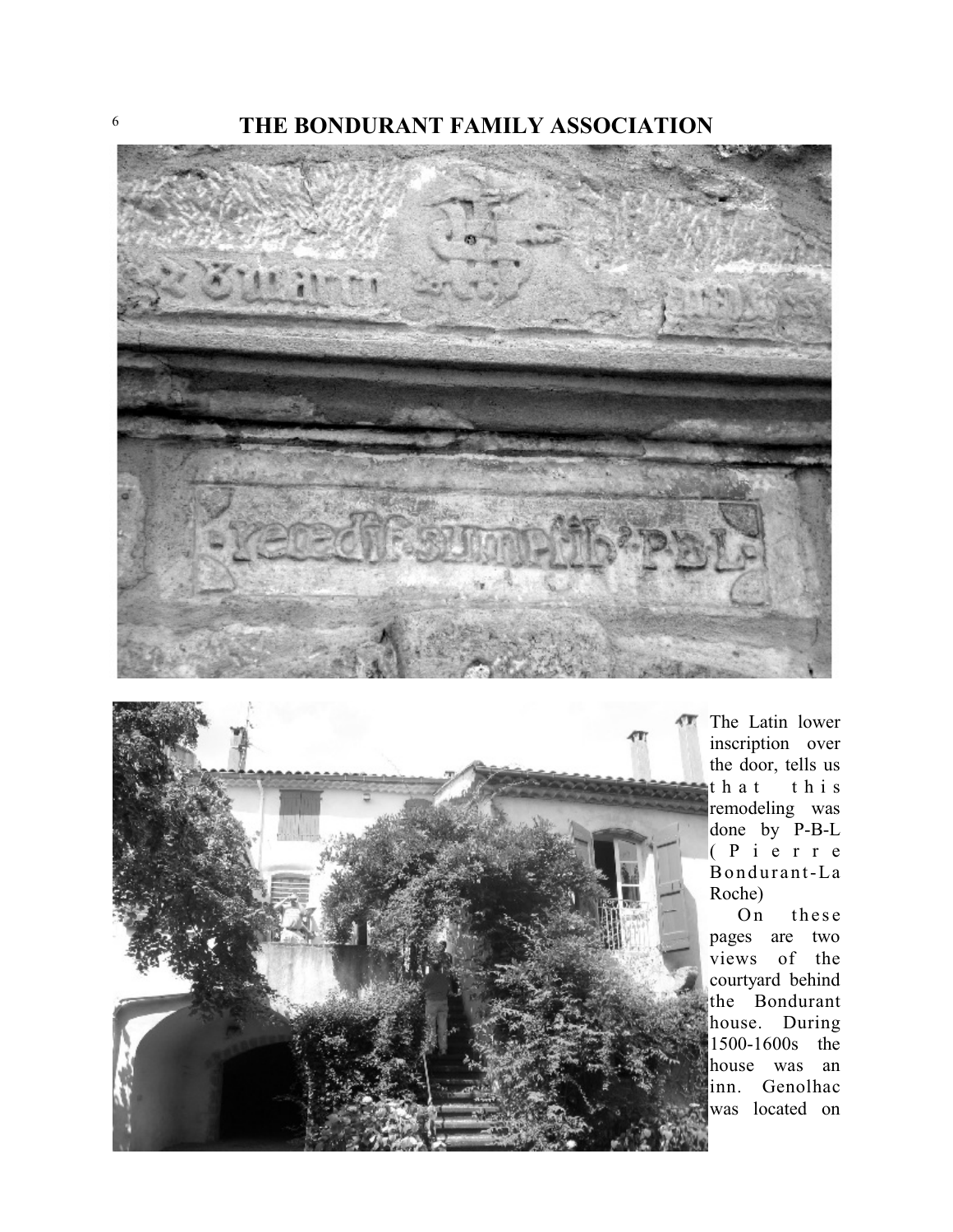

the main highway south from Paris to the Mediterranean. The covered passage on the left led to the town's main street, then the Rigordan Road.

This beautiful courtyard once was filled with wagons and horses of teamsters, bringing goods from the interior to the seaports.

The earlier Bondurant home at Malihieres, several miles south near Belle Poille, was also sited adjacent to the Rigordan Road. It was the family home in 13-1400s, and may also have served as an inn. It was being restored several years ago, and had a beautiful view of the le Luech River valley.

After Jean-Pierre's departure for Switzerland, then to America, the house was retained by his guardian and cousin Antoine Bondurant. It passed into a branch of the Bondurant-La Roche family, and it was at this time Pierre Bondurant-La Roche added this carved header above the main doorway into the house. He, like Antoine, and Jean Pierre, were apothecaries, and the caduses over the entrance to both the house, and a ground floor room apparently used as their office, served as advertisements for their business.

## **BONDURANTS IN OLD NEWS! Thanks to Clint Bondurant**

*The Landmark*, Statesville, N.C., carried a succession of obituaries for the Bondurants of that area. They are given in date order.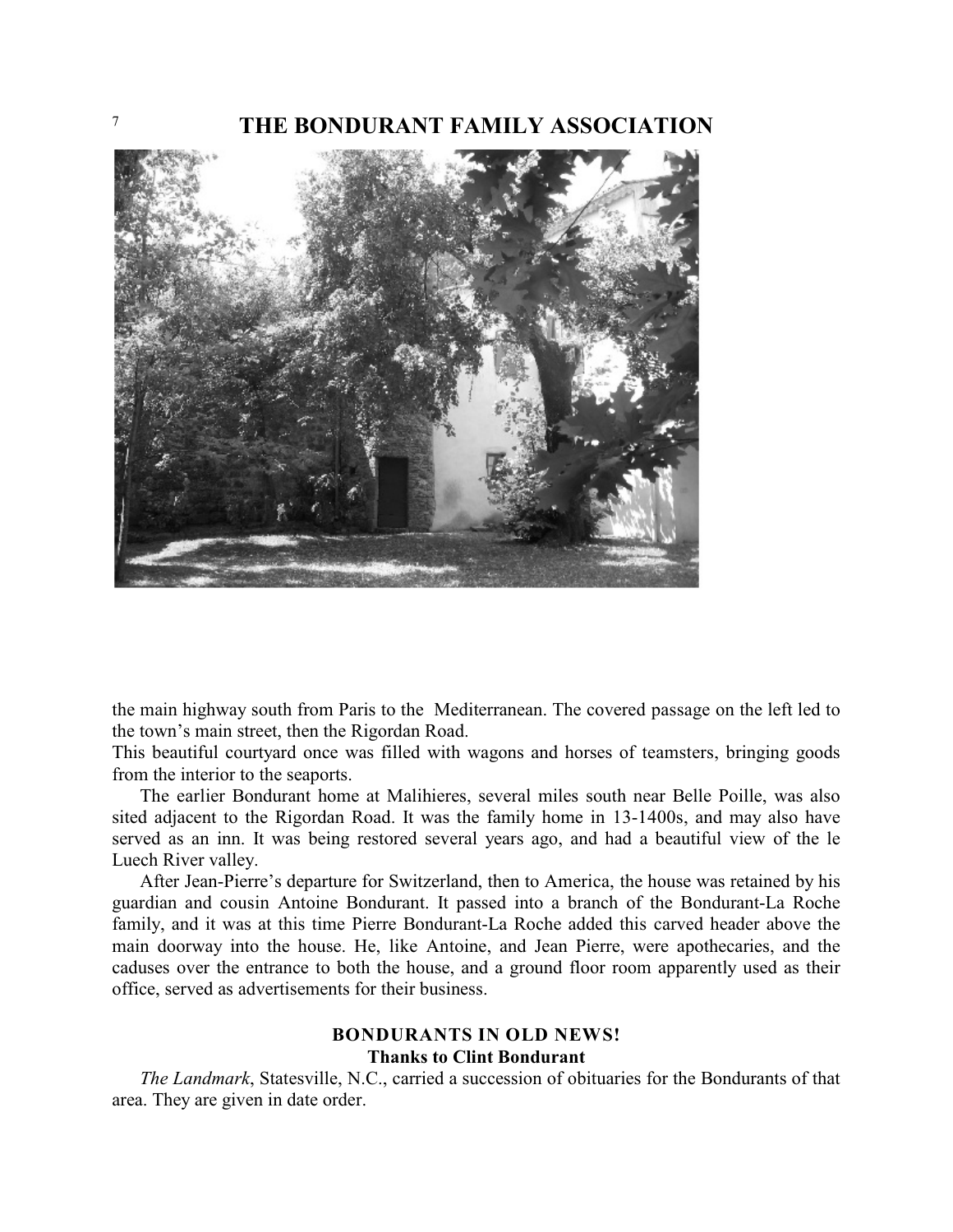#### **Monday, May 13, 1929**

### **Mr. Joe M. Bondurant's Father Dies in High Point**

Mr. Joe M. Bondurant who was called to High Point the first of last week by the serious illness of his father, who had been ill for three months, notified friends here that his father died about 12 o'clock Saturday at the age of 80 years, and was to be buried at High Point Sunday afternoon.

### **Thursday, August 15, 1929**

### **Durry M. Bondurant Dies In Burlington**

### **Brother of Mr. Joe Bondurant, of Statesville, passes suddenly – Funeral probably in High Point.**

Burlington, Aug. 14 – Durry M. Bondurant, aged 60 years, died suddenly at his home, 107 Anthony Street, this morning just before 8 o'clock. He had been in his usual health until 10 days ago, when he had an attack of illness, but it was not considered serious. Heart failure caused his death today.

 Mr. Bondurant was born in Martinsville, but came to High Point 24 years ago and resided there until he moved his family here two months ago. He was a loyal member of the Welch Memorial Methodist Protestant Church in High Point, and of Guilford Chapter 23, Junior Order.

 He is survived his wife and six children: Eugene and Miss Thelma, Burlington; Mrs. E.L. Proctor and Mrs. Flora Pearce of Newport News, Va.; and Mrs. Pearl Lowe and Mrs. Ollie Pearce, High Point; and by three brothers and three sisters, Joe Bondurant, Statesville, Will Bondurant, Star, Charles Bondurant, Sumter, S.C., Mrs. Laura Young, Stokes County, Mrs. Cora Maynard, Reidsville, and Mrs. Bessie Poplin, High Point.

 Funeral arrangements have not been made, pending the arrival of relatives, but it is probable that the body will be carried to High Point Thursday for funeral services at Welch Memorial church.

### **Thursday, April 30, 1953**

### **Joe Bondurant of Lincolnton Dies**

 **Joe H. Bondurant of Lincolnton died Tuesday morning in a Charlotte hospital.** He is survived by his wife the former Miss. Willie Presnell, by three sons and five daughters. His wife is a daughter of Mrs. W.H. Presnell and the late Mr. Presnell of Statesville. The Bondurant

family lived in Statesville a number of years ago.

 Funeral service for Mr. Bondurant were held on Wednesday afternoon from the First Baptist Church in Lincolnton and interment was in the Lincolnton Cemetery.

Mrs. W.H. Presnell, Mrs. R.H. Turner, Mrs. Mattie Autrey and Mrs. Van Ammon attended the funeral.

### **HELP !!!!!**

In my file I have two men who may be the same, but with conflicting dates, belonging to this family. Can those of you who are descendants help me correct my information?

**WILLIAM HENRY JAMES "Billy" BONDURANT**, born 1 March 1843 VA, or 1 March 1845 Roanoke VA, the son of James Henry Bondurant I and Margaret Bocock.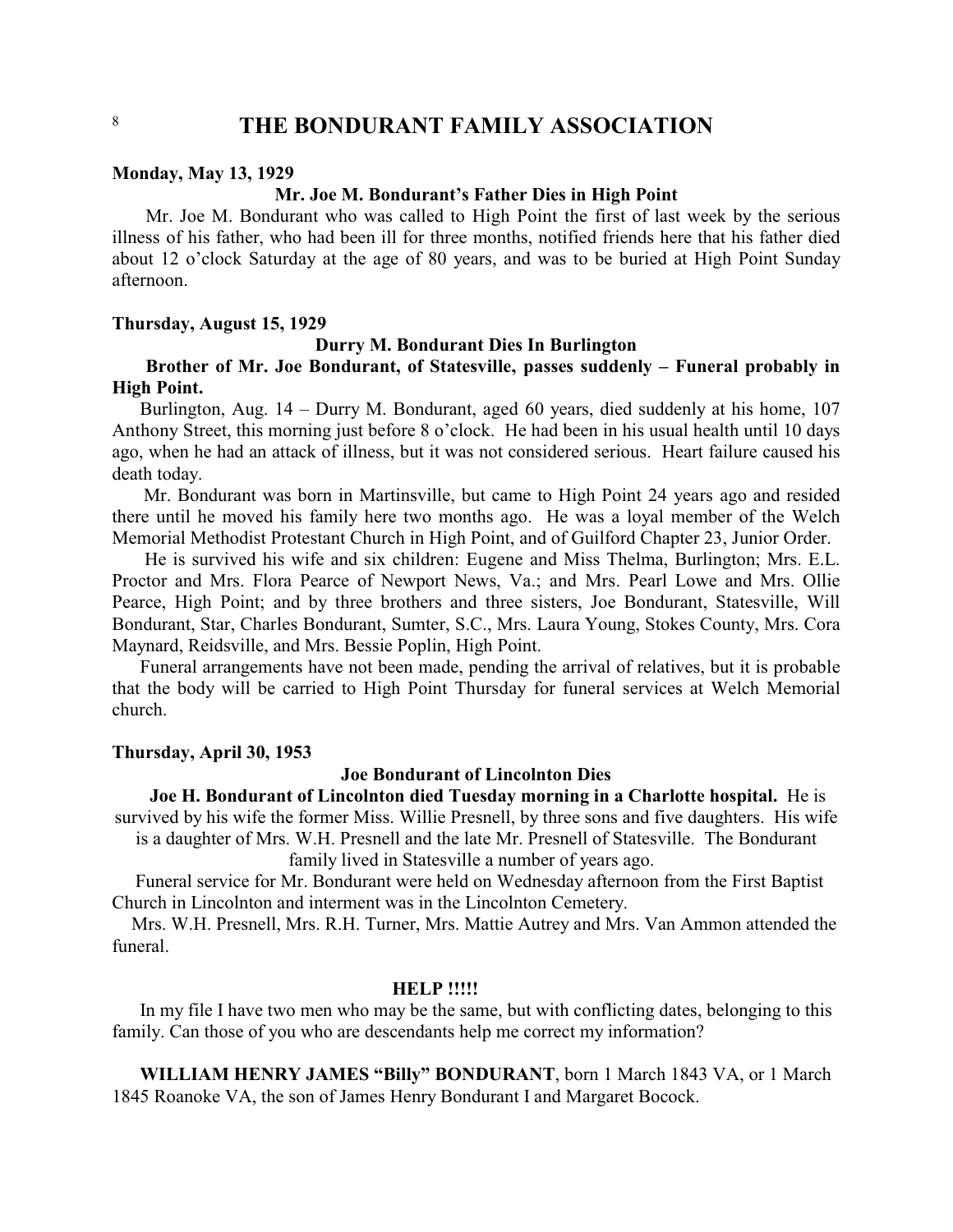Billy was married to Mary Ann Bocock, daughter of Drury Bocock and Sarah A. Dorson. Mary Ann was born Sept. 1847 VA, died 10 June 1902 in Walnut Cove, NC. I have no date for their marriage.

| Chart 1<br>(1) Laura Ann, b. 30 April 1866                                                                                                      | Chart 2<br>Laura                                                                                              |
|-------------------------------------------------------------------------------------------------------------------------------------------------|---------------------------------------------------------------------------------------------------------------|
| d. 7 Dec. 1957 Winston-Salem, NC<br>m. Thomas David Young                                                                                       |                                                                                                               |
| (2) Drury Mathew b. Feb. 1868<br>Martinsville, VA, d. 15 Aug. 1929<br>Burlington, NC, buried High Point<br>wife Dora?                           | Drury b. abt. 1890                                                                                            |
| (3) Mary Fannie b. 15 June 1870 VA<br>d. 10 Oct. 1925, m. Joe Cephus Mitchell                                                                   | Fannie b. abt. 1895, m. Mitchell                                                                              |
| (4) Sarah M. b. 15 June 1873 NC,<br>d. before Aug. 1929<br>m. Joe Mabe                                                                          | Margaret "Maggie"                                                                                             |
| (5) Elizabeth Matilda b. 1875 Stokes<br>Co., NC, d. before Aug. 1929,<br>m. Peter George                                                        | Elizabeth "Dink"                                                                                              |
| (6) John William (I), b. 27 Mar. 1877<br>Stokes Co., NC, d. 6 Sept. 1940, Star<br>Montgomery Co., NC, m. Zettie F. ?                            | John William "Will" b. 27 Mar. 1877 Roanoke<br>VA, d. 6 Sept. 1940, Star, NC<br>m. Jettie [sic] Florence Mabe |
| (7) James Abram b. 25 Oct. 1880,<br>d. 1921, m. Pattie Richardson                                                                               | James Abram b. 25 Oct. 1880, d. 1921, m.<br>Pattie Richardson                                                 |
| (8) Cora L. b. Apr. 1884 NC, d.<br>aft. Aug. 1929, m. John D.<br>"Bud" Maynard                                                                  | Cora                                                                                                          |
| (9) Eva B. b. 1885, d. bef. 1929                                                                                                                | [not listed]                                                                                                  |
| (10) Joel Marvin b. 18 July 1888 NC,<br>d. 28 Mar. 1953, Lincolnton, NC<br>buried 1953 Hollybrook Cem., Lin-<br>colnton, NC, m. WILLIE PRESNELL | Joel Marvin (I), b. 18 July 1888 NC, d. 28<br>March 1953, Lincolnton, NC<br>m. WILLIE PRESNELL                |
| (11) Bessie M. b. Feb. 1892, d. aft.<br>Aug. 1929, m. Jim Poplin                                                                                | <b>Bessie</b>                                                                                                 |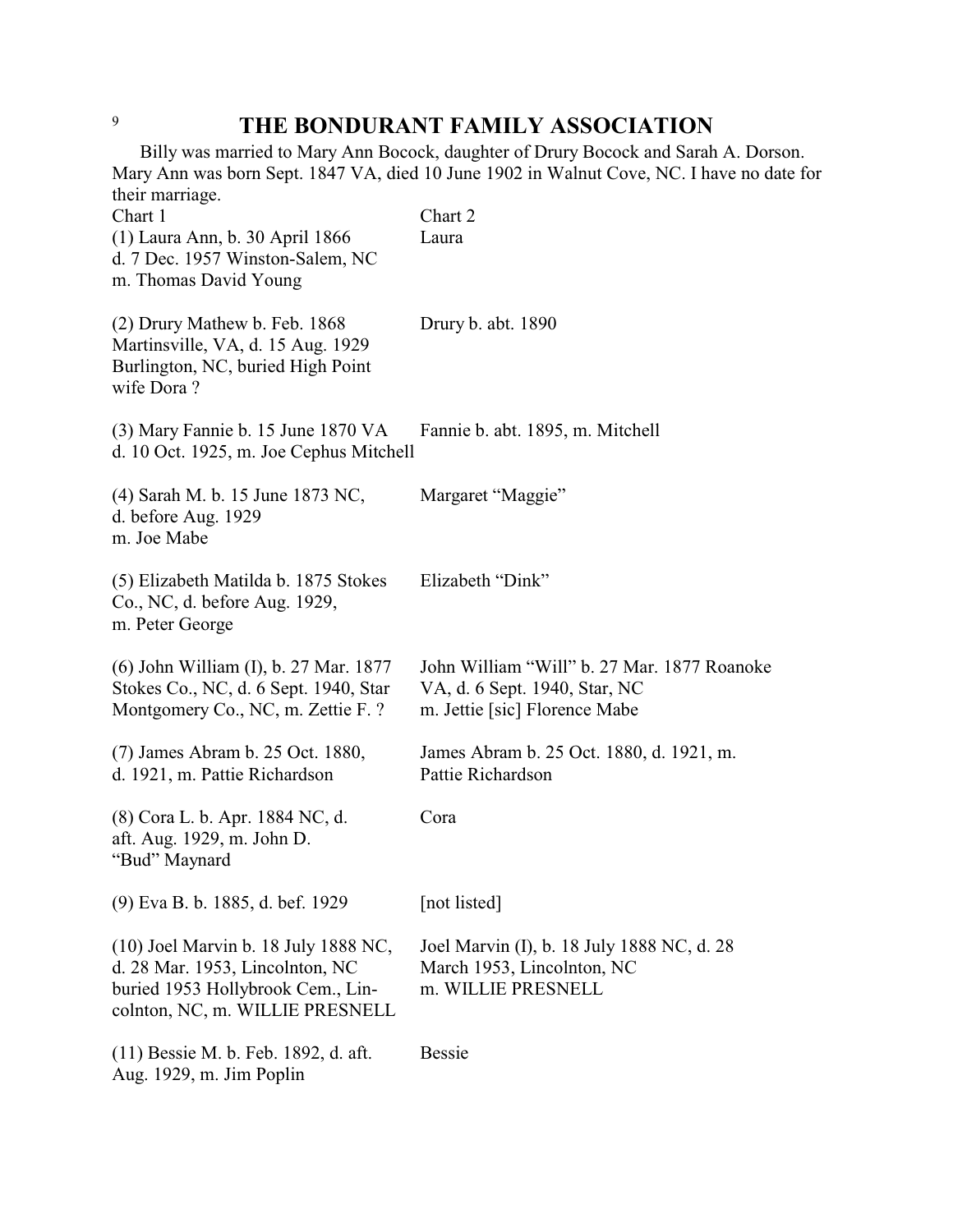$(12)$  Joseph M. b. 1888 NC, [not listed] d. 28 Apr. 1953, Charlotte, NC m. WILLIE PRESNELL

(13) Charles, mentioned only in [not listed] Drury's obituary.

Is it possible that "Joe H." of the obituary was named Joel Marvin, and that #12 Joseph M. never existed? Or did Willie Presnell marry two brothers, "Joe H." being her last Bondurant husband?

Elucidation is needed! Thanks for any help!

Information on Chart 1 was sent to me by David P. George, 4000 Park Ave., Richmond, VA 23221-1120.

Family Group Sheet of John William "Will" Bondurant, #6 of W.H.J. "Billy" Bondurant and Mary Ann Bocock:

Will married Jettie Florence Mabe, dau. of Matthew "Matt" Mabe, and Mary Jane Stevens. Jettie was born 1 July 1893 [year probably wrong] in Danbury, NC, died 27 Jan. 1955 Troy, MI. Their children:

- (1) Mary Pearl b. 29 July 1900 m. Walt Mabe
- (2) Gertrude b. 11 Feb. 1902 m. Henry Davis
- (3) Nina Florence b. 10 June 1904 m. Luther Bodsford
- (4) Della Marie b. 15 April 1905 m. Artemas Freemas [sic]

(5) Bessie Mae b. 8 May 1908 Walnut Cove, NC, m. 24 Dec. 1925, Star, NC, Herbert Franklin McKenzie

- (6) James William "Jim" b. 12 Mar 1910 m. Myrtle Sykes
- (7) Beatrice Myrtle b. 15 Dec. 1912 m. Beecher Kerns
- (8) Verda b. 17 Dec. 1915 m. Verg [sic] Mabe
- (9) Wesley Hobart b. 21 June 1917 m. Avis Suggs
- (10) Russell Alvis b. 27 Dec. 1922 m. Bernice Martin.

Family Group Sheet of #7 James Abram "Abe" Bondurant, b. 25 Oct. 1880, d. 1921, married Pattie Richardson (1886-1923). Their children:

- (1) Mary b. abt. 1907 m. ? Brande
- (2) Beulah b. abt. 1909

(3) James Wesley b. 1911 Stokes Co., NC, m. Dorothy Bayliff

(4) Paul David b. abt. 1913 Stokes Co., NC, d. 1 June 2005, Eden, Rockingham Co., NC, m. Annie Mae Dawkins

(5) Mylard Nathaniel "Mug" b. 11 May 1915, Forsyth Co., NC, d. 18 Jan. 2005, Greensboro, NC, m. 20 Nov. 1940 Reidsville, Rockingham Co., NC, Gladys Mann. Their daughter Phyllis served as the first Treasurer of the Bondurant Family Association.

(6) Robert C. b. abt. 1918 NC, m. Vivian ?

(7) Reuben b. 1919 NC

(8) Louise b. 1921, d. 25 June 1998, Norfolk, VA, m. ? Allen

(9) Marshall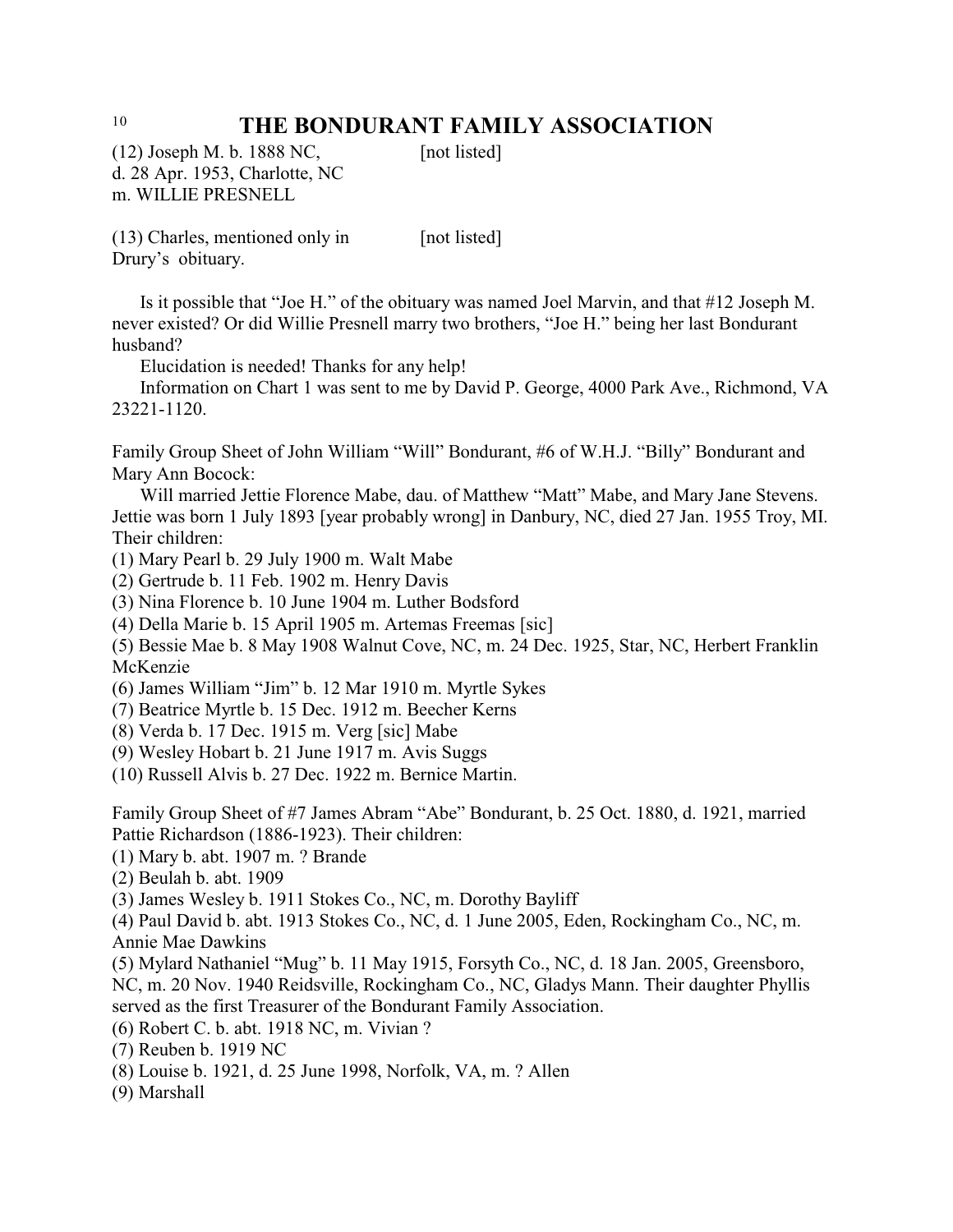(10) Marvin

Mylard was "one of 8 children born between 1906-1920 to Abe and Pattie Bondurant. Six of his siblings live in Reidsville, NC."

Family Group Sheet of #10, Joel Marvin Bondurant (I) and WILLIE PRESNELL (1892-1967). Their children:

(1) Eva Mae b. 9 Oct. 1909 Guilford, NC, d. before 2010

(2) Frances b. abt. 1915 NC

(3) Ruby b. abt. 1917 NC, d. 8 Mar 2010, Princeton, WV, m. Jack Anderson

(4) Margaret b. abt. 1919 NC, d. before 2010, m. ? Sain

(5) Joel Marvin "Joe" II b. abt. 1922 NC, d. 2 Dec. 2002 Lincolnton, NC, m. Leila Shelton

(6) William Henry "Billy" (I), b. 5 Feb. 1924 NC, d. 11 Mar 1984 Lincolnton, NC, m. Dorothy Elizabeth Baker

(7) Betty Jean b. abt. 1927 NC, d. 23 Jan. 2010 Kings Mountain, NC, m. Jack Raymond Mercier (8) Jack b. abt. 1929 NC, d. before 2010.

(9) Joan b. 1 Sept. 1931 Catawba Co., NC, d. 18 Sept. 2001 Lincolnton, NC, m. Jack C. Yoder I.

The obituary of Ruby stated that her father was JESSE Bondurant, mother Willie Mae. Surviving siblings were Emory BonDurant of Aurora, IL, Frances Coburn, Pauley's Island, SC, and Martha Fitzgerald of Clarkesville, VA, and several nieces and nephews.

The obituary of Betty Jean stated that she was first married to Charles Ray Baker, Sr. for 13 years, then 50 years to Jack Raymond Mercier. Both husbands predeceased her.

Two daughters were Susan Canipe (Mrs. Richard) and Mimi Bowman. Betty had 10 grandchildren, 10 great grandchildren. Granddaughter Anna Mercier Bowman, 3 brothers and 5 sisters died before Betty did in 2010.

That isn't quite right either, for her sister Ruby died after Betty Jean. With 9 children in the family, Betty Jean had 3 brothers and 5 sisters, so the count checks out.

### *The Washington Post*, Washington, DC. **15 Mar 1905**

VIRGINIA OBITUARY. Martinsville, March 14. – **Jacob Preston Bondurant**, an aged and highly respected citizen, died last night.

### *The Washington Post*, Washington, DC. **29 May 1905**

 VIRGINIA OBITUARY. Bristol, Tenn., - May 28. – **James Bondurant**, for twenty years prominent as a merchant in Bristol, died today from blood poisoning due to carbuncle. He was about 60 years of age. His wife and several children survive.

### *The Washington Post*, Washington, DC. **22 Sep 1927**

VIRGINIA OBITUARY. Bedford, September 21. – **Mrs. Lucy Bondurant Gibbs**, wife of George W. Gibbs, died suddenly at the home of her daughter, Mrs. Harry E. Warne, near Moseley's Bridge, where she was visiting last night. She was a native of this county and a member of the Methodist Church. Beside her husband she is survived by the following children; M. F. Gibbs, Harry Gibbs and Mrs. Warne of Bedford; and L. P. Gibbs of Petersburg.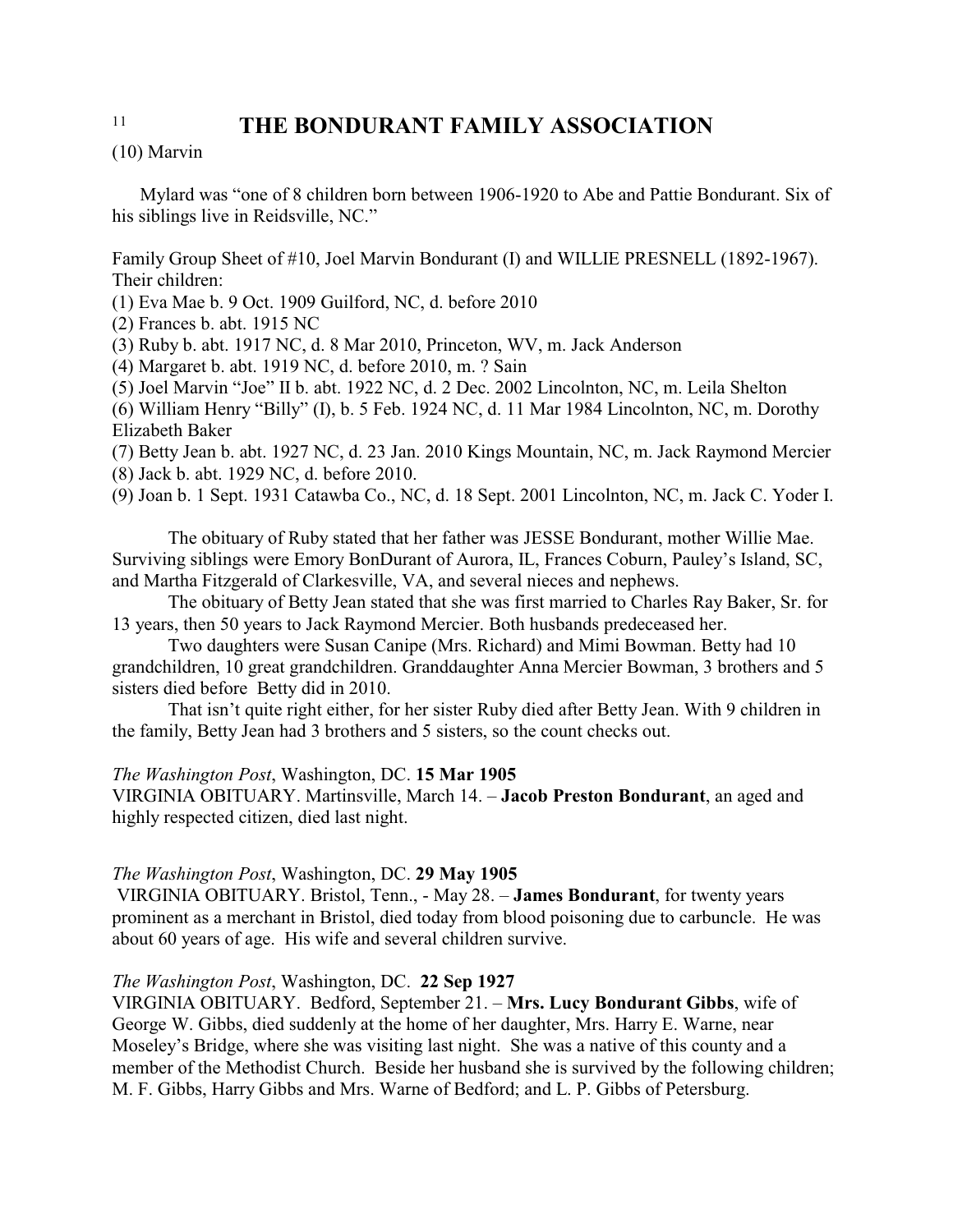*The Washington Post*, Washington, DC. **19 Apr 1928**

VIRGINIA OBITUARY. Lynchburg, April 18., - **James C. Bondurant**, 66, died at his home here. He was a steward of the Methodist Protestant Church and is survived by a son W. L. Bondurant of Washington and a daughter, Mrs. L. J. Rickel of Westminster, Md.

### *The Washington Post*, Washington, DC. **12 Nov 1934**

### **W. H. BONDURANT BURIED**

Lynchburg, Va., Nov 11 (SPL) – Funeral Services for **William Henry Bondurant**, 52, were conducted this afternoon from Pleasant View Baptist Church, Bedford County. His death occurred in his home here, Friday night.

### *The Washington Post*, Washington, DC. **22 Nov 1946 THOMAS B. BONDURANT**

Waynesboro, Va., Nov 21. – Word was received here today of the death in New York Wednesday of Thomas B. Bondurant, 52, owner of a ladies apparel here since 1931. He had been in poor health for three years and Saturday went to New York for treatment. Surviving are his widow here and two sisters, Mrs. R. A. Goad, and Miss. Bessie Bondurant of Lynchburg.

### *The Washington Post,* Washington, DC, **28 Dec 1966**

### **William BonDurant, Mt. Rainer Pioneer**

 William W. BonDurant, 93, retired chief court examiner of the Justice Department and one of the pioneer settlers of Mt. Rainer, Md., died Sunday at his home, 2420 Lawrence street, NE.

 Mr. BonDurant who was born in Washington, Ill., began his career as a railroad telegrapher. He moved to the area in 1900 and after taking Law courses at Washington College of Law and George Washington University, began in 1910 as a Justice Depart Court Examiner. He served as Chief examiner from 1919 until he retired in 1934.

 Surviving are his wife, Helen; George W. of Elizabeth City, N.C.; a daughter Julia E. BonDurant of the home address, and a granddaughter.

# *The Washington Post, Times Herald*, Washington, DC. **14 Jul 1967**

## **BONDURANT, LUCY M.**

Of 3828 24<sup>th</sup> St., Mount Rainier, Md., beloved wife of the late Edgar H. BonDurant, Sr.; mother of Jean B. Rhodes of New York, Beth B. Glasgow of Baltimore, and Edgar H. BonDurant, Jr. of California; sister of Ora Lanning, Zella Powell, Harvey Miller, Ray and Paul BonDurant. Eleven grandchildren also survive. Interment at Fort Lincoln Cemetery.

### *The Washington Post, Times Herald*, Washington, DC. **3 June 1972 BONDURANT, BERTHA**

On Thursday, June 2, 1972, at Leland Memorial Hospital, the beloved mother of Lloyd J. Bondurant, Luretta J. Whisman, Thelma D. Swafford, and Frank D. Bondurant; sister of Willie T. Guthrie, Minnie F. Hatcher, Howard E. Guthrie, Atha Guthrie, Nellie Hatcher, Crawford Brightwell, and Raymond Guthrie. There are 16 grandchildren and one great-grandson.

Services Farmville, Va., on Monday, June 5. Expressions of Sympathy may be made in the form of contributions to the building fund of the Farmville, Va., Seventh Day Adventist Church.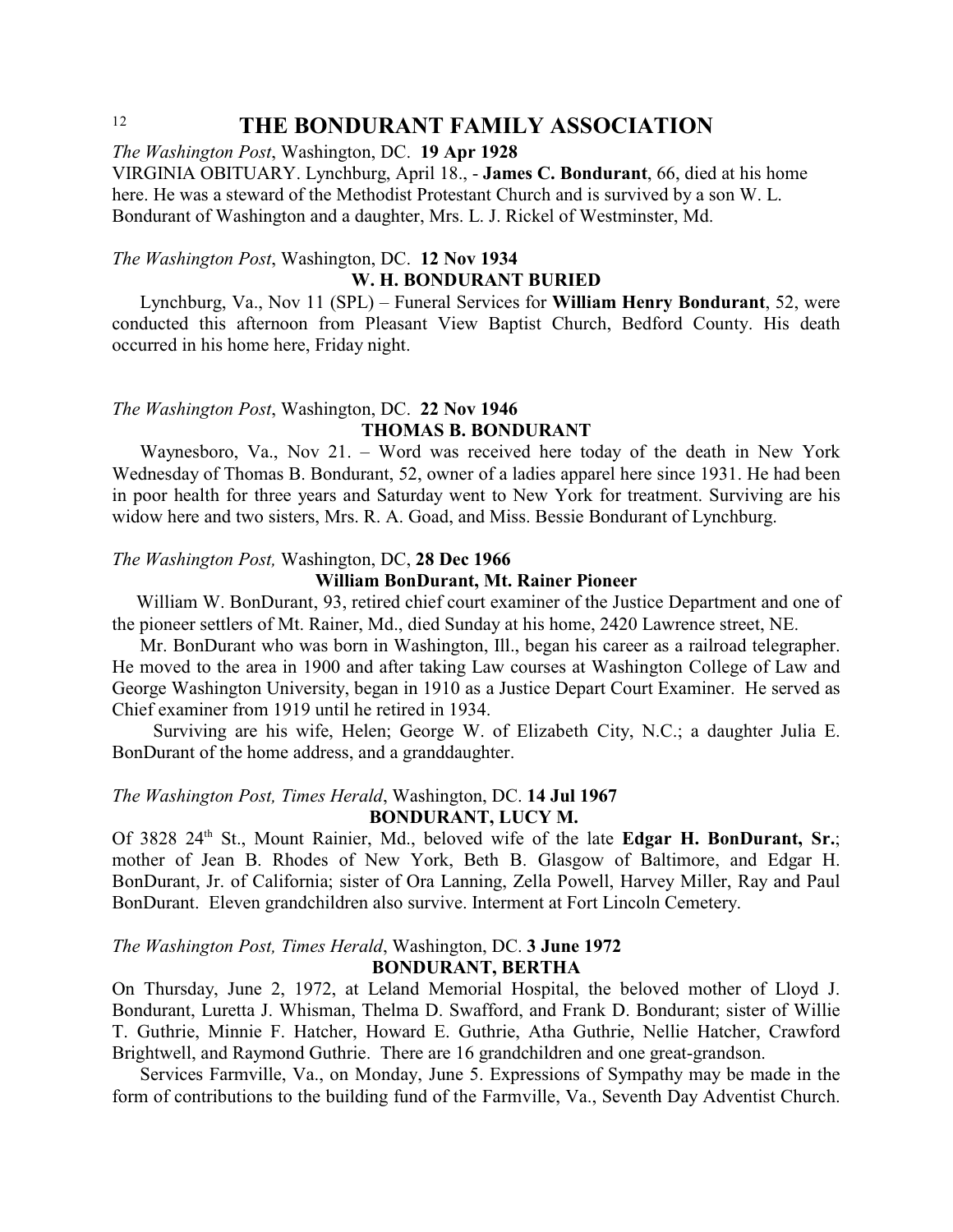### *The Washington Post,* Washington, DC, **29 December 1988, LYNCH, CHARLES V.**

 [Died] On Tuesday, December 27, 1988, in Ft. Lauderdale, FL. Charles V. Lynch, beloved husband of Rebecca Bondurant Lynch; devoted father of Patricia Black of San Francisco, Ca., Ruth Lynch of Richmond, Va., Charles Lynch, Jr., of Clifton, Va., and Jack Lynch of Alexandria, Va.; brother of Edwin, Raymond and Betty Lynch and Rena Wrenn. Interred in Annandale Methodist Church cemetery.

EDITOR'S NOTE: He was the husband of member Rebecca Bondurant Lynch.

**Here are the obituaries of sons of John Parnell Bondurant I and his two wives, Mary Burton Logwood, and Mary Elizabeth Jopling (obituary below).**

### *The Atlanta Constitution*, Atlanta, Georgia - **11 May 1897**

# **DEATH STRIKES HER IN CHURCH**

## **Lady Stricken While Her Son Is Leading in Prayer**

 Athens, Ga., May 10. - (Special,) - **Mrs. M. J. Bondurant** died this morning at 11:30 o'clock. She was taken ill at the First Methodist Church about 10 o'clock and removed to the parsonage adjoining.

 All efforts to rally her were unavailing. Almost the last words she heard on earth was those of her son, Emmett Bondurant, as he prayed in the church.

Mrs. Bondurant lived for many years in Augusta, Ga. The funeral will occur tomorrow afternoon at 4:30 o'clock and internment will be in the Oconee [Hill] cemetery.

### *The Atlanta Constitution*, Atlanta, Fulton County, Georgia, **14 Jun 1910 R. E. BONDURANT DIES**

### **Had Been Resident of Atlanta for Thirty Years**

R. E. Bondurant, 71 years of age, died suddenly from heart failure at the residence of his daughter, Mrs. J. O. Chambers, 150 Peeples street, at 7:30 o'clock yesterday morning.

 Mr. Bondurant, who was born in Bedford City, Va., May 16, 1839, came to Atlanta 30 years ago and entered business as a contractor. Later he went into the real estate business with the late E. W. Mobley, retiring about six years ago.

He is survived by his wife and one daughter Mrs. Chambers. He was a member of the Methodist Church.

EDITOR'S NOTE: This man is the gggf of new member John Bondurant Cherry.

### *The Atlanta Constitution*, Atlanta, Georgia - **18 Mar 1906**

CHAMBERS - Friends and acquaintances of Mr. and Mrs. J. O. Chambers and **Mr. and Mrs. R. E. Bondurant** are invited to attend the funeral of **Willie Bondurant Chambers**, from the residence, 169 Ashby street, Sunday afternoon at 3 o'clock. The following gentlemen will act as pallbearers; Captain J. G. Dallas, M. T. Eckford, S. H. Franklin, W. H. Moore, A. N. Green, C. D. Dickinson.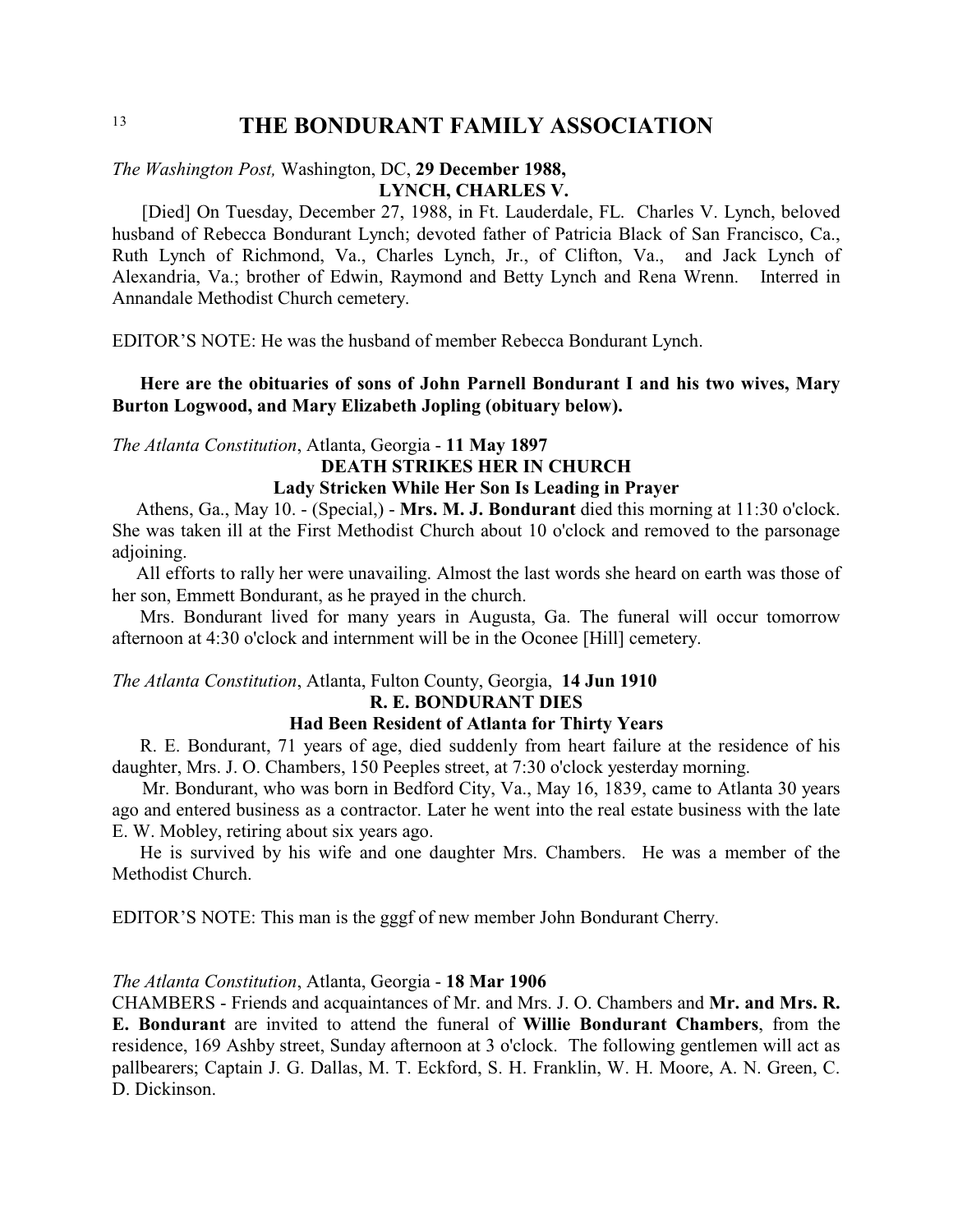### *The Atlanta Constitution*, Atlanta, Georgia - **5 May 1917**

### **Frank W. Bondurant, Winder**

 Winder, Ga., May 4. - (Special.) - Frank W. Bondurant, aged 42 years, one of the most prominent citizens of this place, died at his home at 11:30 o'clock after an illness of five days.

He is survived by a wife and one son, Frank W. Bondurant, Jr.; two brothers, E. J. Bondurant, of Athens, and J. A. Bondurant, of Atlanta, and one sister, Mrs. Kate Joplin, of Augusta. The funeral will be held Saturday afternoon at 3:30 o'clock, with internment in Rose Hill cemetery, Winder.

EDITOR'S NOTE: This is the grandfather of our Secretary, Mary Bondurant Lanier. Her father was Frank Stanton Bondurant, not Frank Ware Bondurant, Jr.

### *The Atlanta Constitution*, Atlanta, Georgia - **2 May 1919**

### **J. A. Bondurant**

 J. A. Bondurant, 63 years old, died Thurs. night at 7 o'clock at the residence, 48 Currier street. He is survived by his widow, one daughter, Mrs. L. D. Jones; one brother, C. S. Bondurant, of Valdosta; one half-brother, Emmett Bondurant, of Athens, and one sister, Kate Joplin.

### *The Atlanta Constitution*, Atlanta, Georgia - **2 May 1919**

BONDURANT - Died Thursday afternoon at 5:45 o'clock at his residence, 48 Currier street, **Mr. J. A. Bondurant**, in the sixty-third year of his age. Besides his wife surviving are one daughter, Mrs. L. D. Jones; one brother, C. S. Bondurant, Valdosta, Ga.; one sister, Mrs. Kate Jopling, Augusta, Ga.: a half-brother, Emmett Bondurant, Athens, Ga. Interment North View.

### *The Atlanta Constitution,* Atlanta, Georgia - **18 Mar 1926**

### ATHENS SHOCKED AT NEWS OF DEATH.

 Athens, Ga., March 17. - (Special.) - **E. J. Bondurant**, prominent and influential citizen of Athens, who died in Atlanta, was president of the Georgia Plow and Foundry Company here and took great interest in civic and church affairs. He was a steward at the First Methodist Church.

His death came as a distinct shock to his family and friends throughout this section.

He was a native of Augusta and came to Athens quite a number of years ago. He married Miss Birdie Moss, member of a prominent Athens family.

He is survived by his widow and three children, Miss Elizabeth Bondurant, Miss Birdie Bondurant and John Bondurant.

Funeral and intement will be held in Athens. [Oconee Hill Cemetery]

EDITOR'S NOTE: This was my own grandfather. Emmet Jopling Bondurant (I) was a native of Lynchburg, VA, but grew up in Augusta, GA.

*The Landmark*, Statesville, N.C., Monday, May 29, 1922

### **Sleep Walker Drops Two Stories to Ground, But Not Badly Hurt**

Greensboro, Mar. 26 – Early this morning, Guy Bondurant, 15 year old son of Mr. and Mrs. C.G. Bondurant, residing here, while walking in his sleep, managed to some way to reach an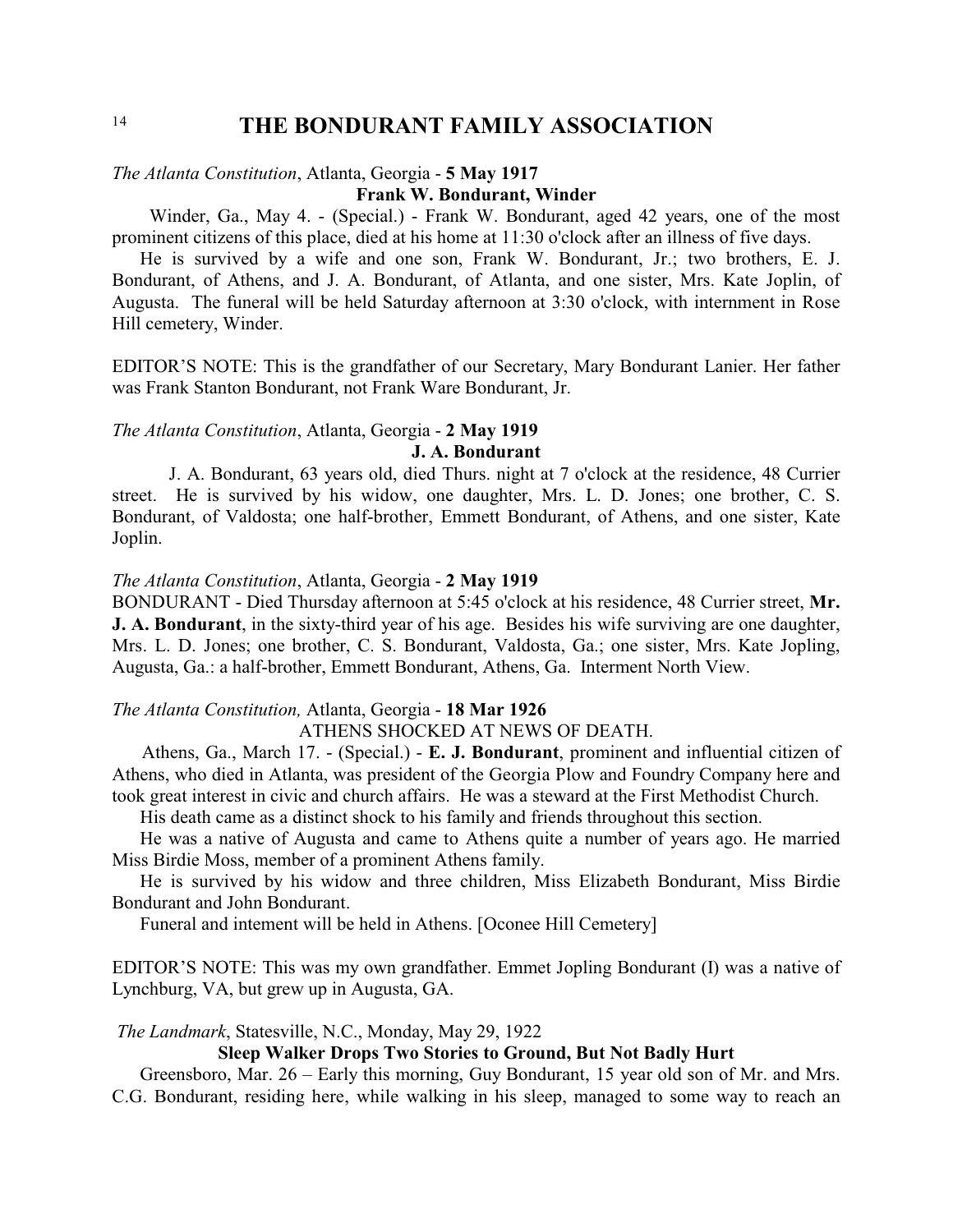open window, of which he fell a distance of two stories to the ground below.

He was not injured except for some minor bruises. The boy woke up when he hit the ground and his mother rushed out to him. She feared that he was very seriously injured. The boy said that he dreamed that he was leaning out a window.

## *On the Lighter Side ...*

*Bismark Daily Tribune*, [ND], Monday, March 7, 1898

**[Romeo Bondurant]**

### **Champion Bigamist, Six Times Married --**

The *Jamestown Alert* appears to have discovered the champion married man of the state, who after six matrimonial experiences, is now enjoying a deserved rest and repose in the State Penitentiary.

Last June a man giving his name as **Chas. Bondurant** was married by Justice Bigalow at the Columbia hotel to a lady in Jamestown and lived with her in Barnes County, near Plano, for about two months. He went to farming in that vicinity renting land. He bought horses, seed, etc, on time and sold machinery for a local firm in Jamestown. He left suddenly for parts unknown, deserting his wife, who still lives with her parents in that city. He went to Devils Lake where he got into trouble under the name Geo. E. May.

Since then he as been married twice, once at Leeds and once at Devils Lake to women living at those places and was finally arrested and sent to the pen for three years. It is stated that before he came to Jamestown he had been thrice married in different localities in the Northeastern part of the state, to women who are still living there.

Bondurant has thus been married six times in North Dakota to the certain knowledge of the officials, and how many more times is unknown. He is a young looking man with a rather pleasant face, dark hair and eyes, writes a good hand and is said to be very prepossessing of his ways. It is a question if the other five victims of Bondurant were ever legally his wives. It is also possible to re-arrest and re-convict him for other crimes after the serving of his present term.

It is said that the Stutsman county wife and her relatives are not yet acquainted with the fact of the identity of May and Bondurant, and have been vainly striving to learn his whereabouts for months. As far as known to the officials at Devils Lake, at the time of the trial, May had but two wives, the fact of his having been married four times to other women of the state not being in evidence.

 The way in which the identity of May and Bondurant was learned was through a photograph accidentally falling into the hands of Justice Bigalow who recognized the man he united in marriage last summer and through a newspaper item connecting the names of May and Bondurant and the publicity of the trial and sentence of May acquired.

**\_\_\_\_\_\_\_\_\_\_\_\_\_\_\_\_\_\_\_\_\_\_\_\_\_\_\_\_\_\_\_\_\_\_\_\_\_\_\_\_\_\_\_\_\_\_\_\_\_\_\_\_\_\_\_\_\_\_\_\_\_\_\_\_\_\_\_\_\_\_\_\_\_\_\_\_\_\_\_\_\_\_\_\_\_\_\_\_\_\_\_\_\_**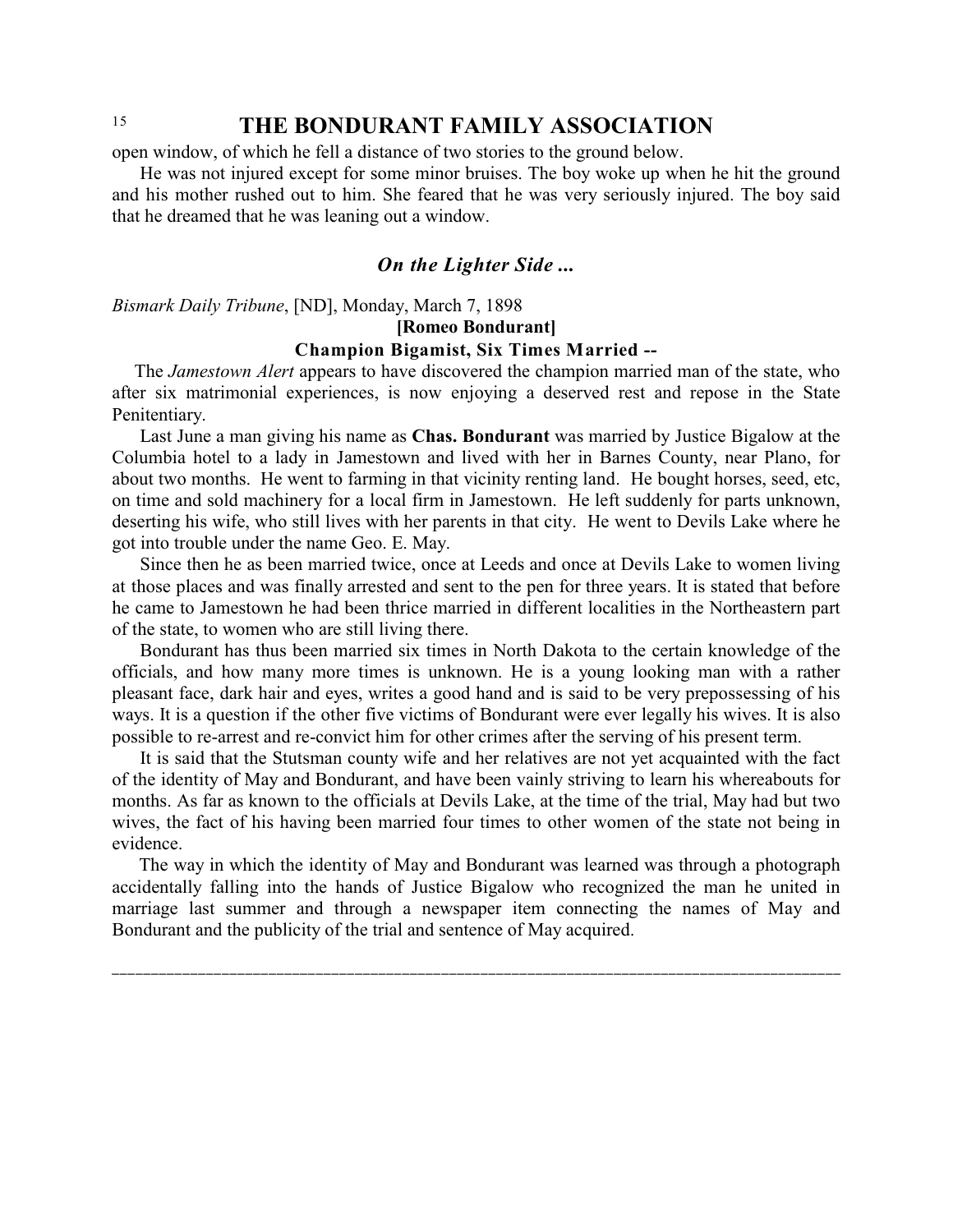### *THE BONDURANTS OF AMERICA -- Jean Pierre and Ann*

### By Mary Bondurant Warren, with Ruby Talley Smith and Amy Warren Sanders *The Bondurants' "First Hundred Years" in Virginia.*

Here is the story of Huguenot Jean Pierre Bondurant's life after he landed in 1700 at Jamestown. How did this French exile adapt to an English-speaking society? What was his life like in the colony? Meet his wife Ann Tanner, and learn more about their five children, and grandchildren. Watch the Bondurant family grow with the colony, move into new lands, and new occupations.

A "Sentimental Journey" takes you to places important in the family history. Hardbound, 218 pages including maps, photographs, illustrations, and a full name index. **\$35.00.** 

### *THE BONDURANTS OF AMERICA -- Ann Tanner's Ancestors* By Mary Bondurant Warren, with Ruby Talley Smith and Amy Warren Sanders *HATCHER, JONES, LOUND & TANNER of Virginia*

*The focus of our 2010 tour in Virginia*.

Jean Pierre married into a tidewater Virginia English family, whose ancestors had been in the colony two or three generations when the Huguenots arrived. These are stories and documents relating the life of Ann's colorful ancestors. Learn about the parts they played in Virginia's early history. A "Sentimental Journey" leads you to present-day sites which once were the homes of Ann's ancestors.

Hardbound, 173 pages including maps, photographs, illustrations, and a full name index. **\$30.00**

## *THE BONDURANTS OF GÉNOLHAC, FRANCE*

By Mary Bondurant Warren

Following your suggestions, along with family history and "family trees," are included photographs of the sites and documents relating to the family, maps, and even a driving tour of our most important places.

With this hardbound, 172 page book, you can be your own tour guide, and see the sights of France at your leisure.

**Three Bondurant book set for \$75 + \$8 shipping. Georgians add 7% tax. HERITAGE PAPERS, P.O. Box 7776, Athens, GA 30604-7776**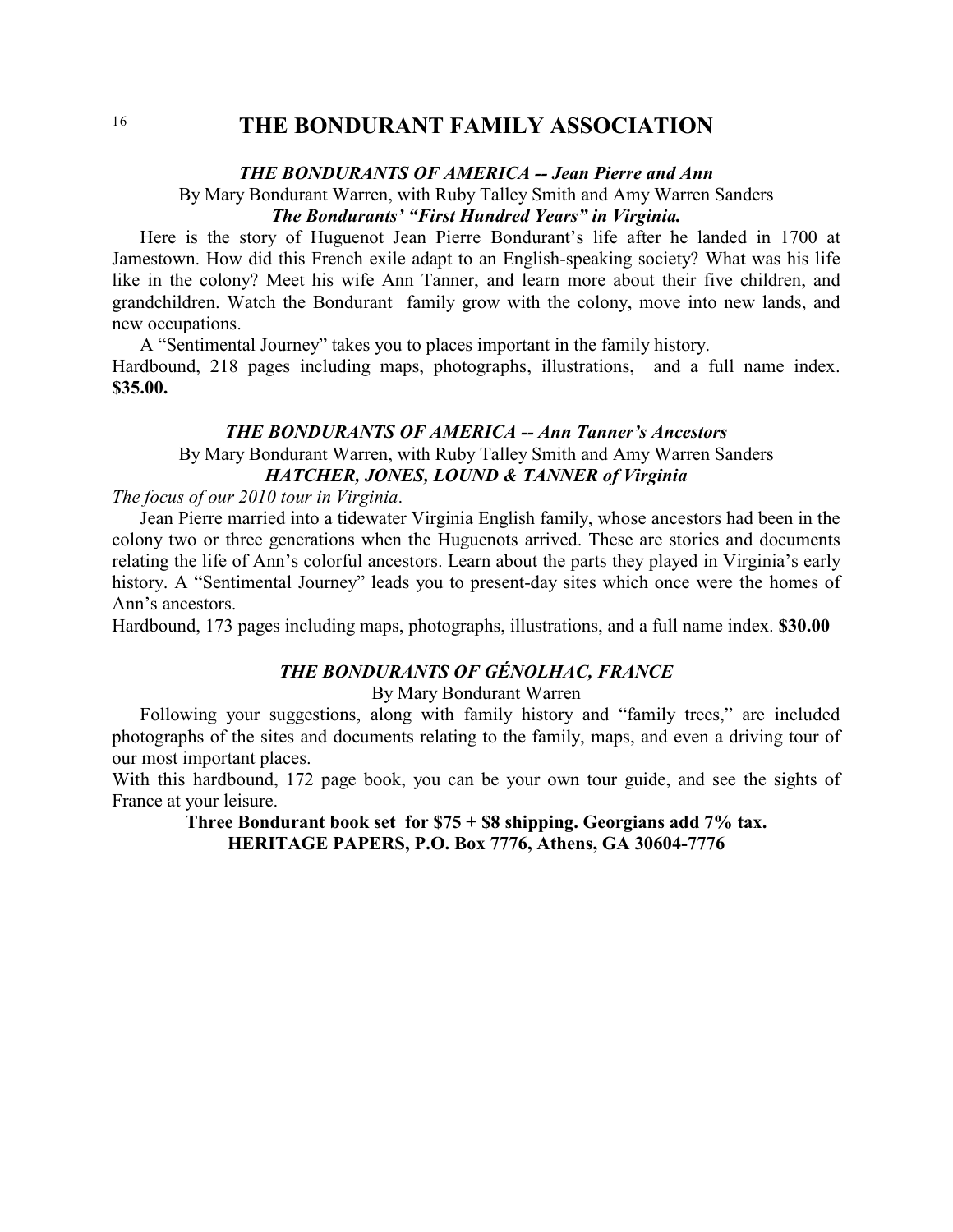<sup>17</sup> **THE BONDURANT FAMILY ASSOCIATION BFA NEWSLETTERS**

If you want to complete your set of printed BFA newsletter issues, use this form to order individual issues. Please circle the issue numbers you want.

|         | 1 to 5 (one issue) $6$                                                                                                          |    | 7  | 8  | 9  | 10 | 11 | $12*$                       | 13                                                                                                                                                                                                                                   | 14 |    |
|---------|---------------------------------------------------------------------------------------------------------------------------------|----|----|----|----|----|----|-----------------------------|--------------------------------------------------------------------------------------------------------------------------------------------------------------------------------------------------------------------------------------|----|----|
| $15***$ | 16                                                                                                                              | 17 | 18 | 19 | 20 | 21 | 22 | 23                          | 24                                                                                                                                                                                                                                   | 25 | 26 |
| 27      | 28                                                                                                                              | 29 | 30 | 31 | 32 | 33 | 34 | 35                          | 36                                                                                                                                                                                                                                   | 37 | 38 |
| 39      | 40                                                                                                                              | 41 | 42 | 43 | 44 | 45 | 46 | 47                          | 48                                                                                                                                                                                                                                   | 49 | 50 |
| 51      | 52                                                                                                                              | 53 | 54 | 55 | 56 | 57 | 58 | 59                          | 60                                                                                                                                                                                                                                   | 61 | 62 |
| 63      | 64                                                                                                                              | 65 | 66 | 67 | 68 | 69 | 70 | 71                          | 72                                                                                                                                                                                                                                   | 73 | 74 |
| 75      | 76                                                                                                                              | 77 | 78 | 79 | 80 | 81 | 82 | 83                          | 84                                                                                                                                                                                                                                   | 85 | 86 |
| 87      | * Issue 12 costs \$10.00<br>** Issue 15 costs \$5<br>All others \$2.50.<br>Cost of back issues ordered:                         |    |    |    |    |    |    |                             |                                                                                                                                                                                                                                      |    |    |
|         | Issues $\omega$ \$2.50                                                                                                          |    |    |    |    |    |    | $\frac{\text{S}}{\text{S}}$ |                                                                                                                                                                                                                                      |    |    |
|         | * Issue 12 $(a)$ \$10.                                                                                                          |    |    |    |    |    |    | $\frac{\text{S}}{\text{S}}$ |                                                                                                                                                                                                                                      |    |    |
|         | ** Issue 15 @ \$5                                                                                                               |    |    |    |    |    |    |                             |                                                                                                                                                                                                                                      |    |    |
|         | Dues for 2010 now due (\$20.00)                                                                                                 |    |    |    |    |    |    | $s$ ___________             |                                                                                                                                                                                                                                      |    |    |
|         | Total (check payable to the Bondurant Family Association)<br>Mail to: Mary B. Warren, 750 Glenwood Drive, Athens, GA 30606-4628 |    |    |    |    |    |    | \$                          | <u>and a second contract of the second second and the second second second and second second second second second second second second second second second second second second second second second second second second secon</u> |    |    |
|         |                                                                                                                                 |    |    |    |    |    |    |                             |                                                                                                                                                                                                                                      |    |    |
|         |                                                                                                                                 |    |    |    |    |    |    |                             |                                                                                                                                                                                                                                      |    |    |
|         |                                                                                                                                 |    |    |    |    |    |    |                             |                                                                                                                                                                                                                                      |    |    |
|         |                                                                                                                                 |    |    |    |    |    |    |                             |                                                                                                                                                                                                                                      |    |    |
|         |                                                                                                                                 |    |    |    |    |    |    |                             |                                                                                                                                                                                                                                      |    |    |